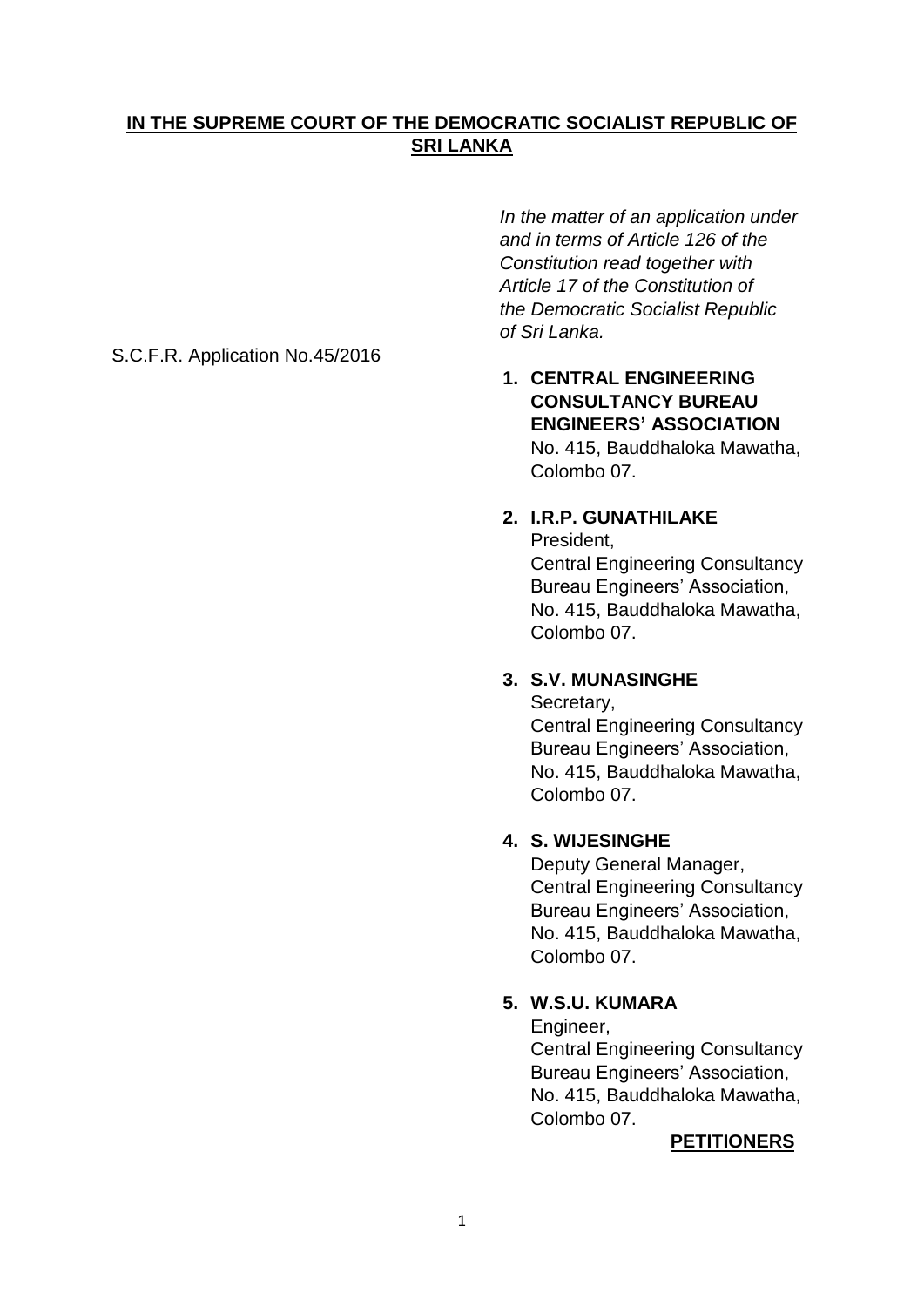**VS.**

**1. CENTRAL ENGINEERING CONSULTANCY BUREAU** No. 415, Bauddhaloka Mawatha, Colombo 07.

# **2. G.D.A. PIYATHILAKE**

Chairman, Central Engineering Consultancy Bureau, No. 415, Bauddhaloka Mawatha, Colombo 07.

### **3. K.L.S. SAHABANDU**

General Manager, Central Engineering Consultancy Bureau, No. 415, Bauddhaloka Mawatha, Colombo 07.

# **4. T.D. WICKRAMARATNE**

Corporate Additional General Manager, Central Engineering Consultancy Bureau, No. 415, Bauddhaloka Mawatha, Colombo 07.

# **5. S.P.P. NANAYAKKARA**

Corporate Additional General Manager, Central Engineering Consultancy Bureau, No. 415, Bauddhaloka Mawatha, Colombo 07.

# **6. LALANI PREMALTHA**

Administrative Officer, Central Engineering Consultancy Bureau, No. 415, Bauddhaloka Mawatha, Colombo 07.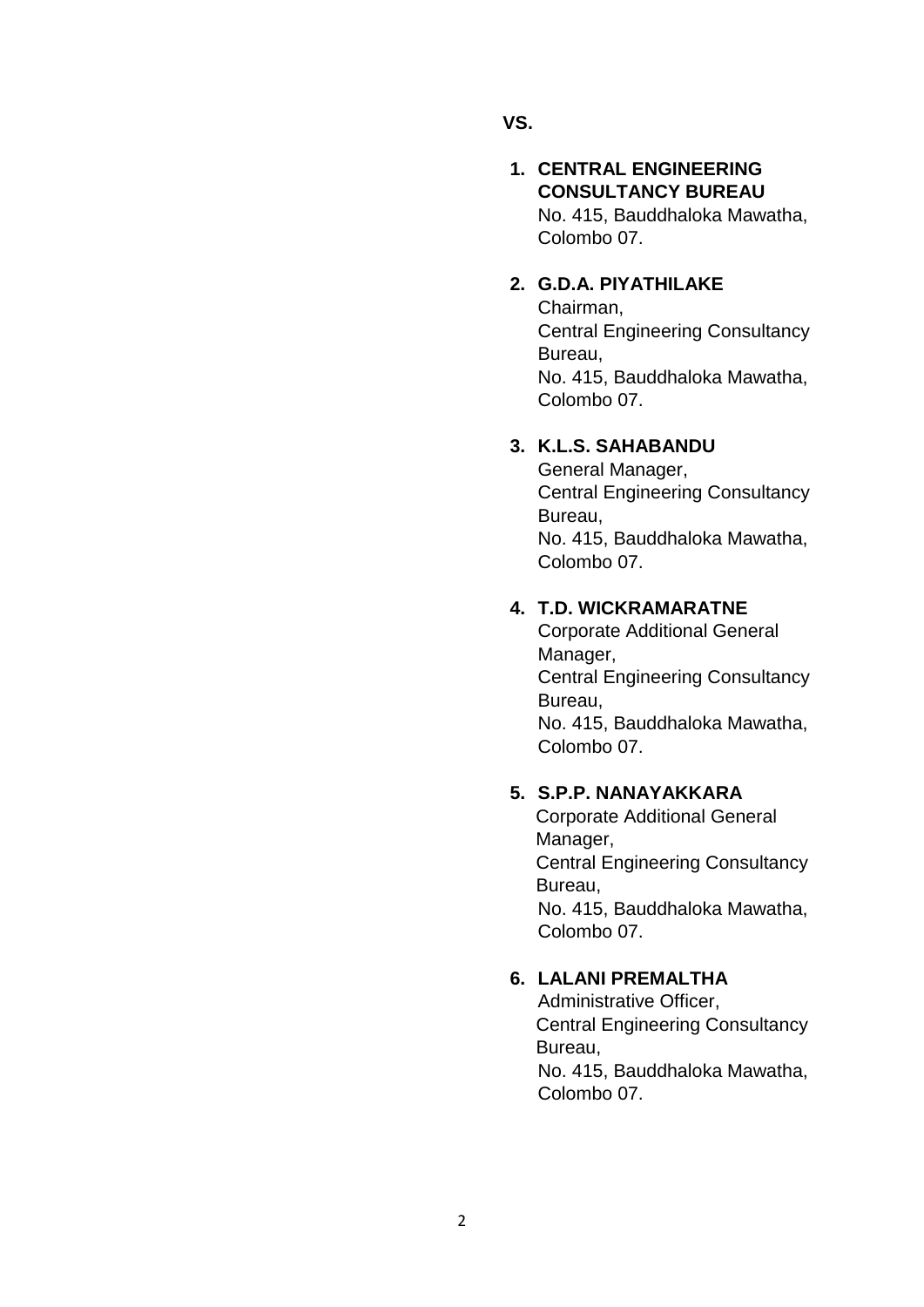### **7. A.GALKETIYA**

Engineer, Central Engineering Consultancy Bureau, No. 415, Bauddhaloka Mawatha, Colombo 07.

# **8. J.J. JAYASINGHE**

Engineer, Central Engineering Consultancy Bureau, No. 415, Bauddhaloka Mawatha, Colombo 07.

### **9. G.A.U.GAMLATH**

Engineer, Central Engineering Consultancy Bureau, No. 415, Bauddhaloka Mawatha, Colombo 07.

#### **10.H.M.T.N. DHANAWARDENA**

Engineer, Central Engineering Consultancy Bureau, No. 415, Bauddhaloka Mawatha, Colombo 07.

### **11.K.K.IRESHA**

Architect, Central Engineering Consultancy Bureau, No. 415, Bauddhaloka Mawatha, Colombo 07.

### **12.U.G.N.N. GAMLATH**

Engineer, Central Engineering Consultancy Bureau, No. 415, Bauddhaloka Mawatha, Colombo 07.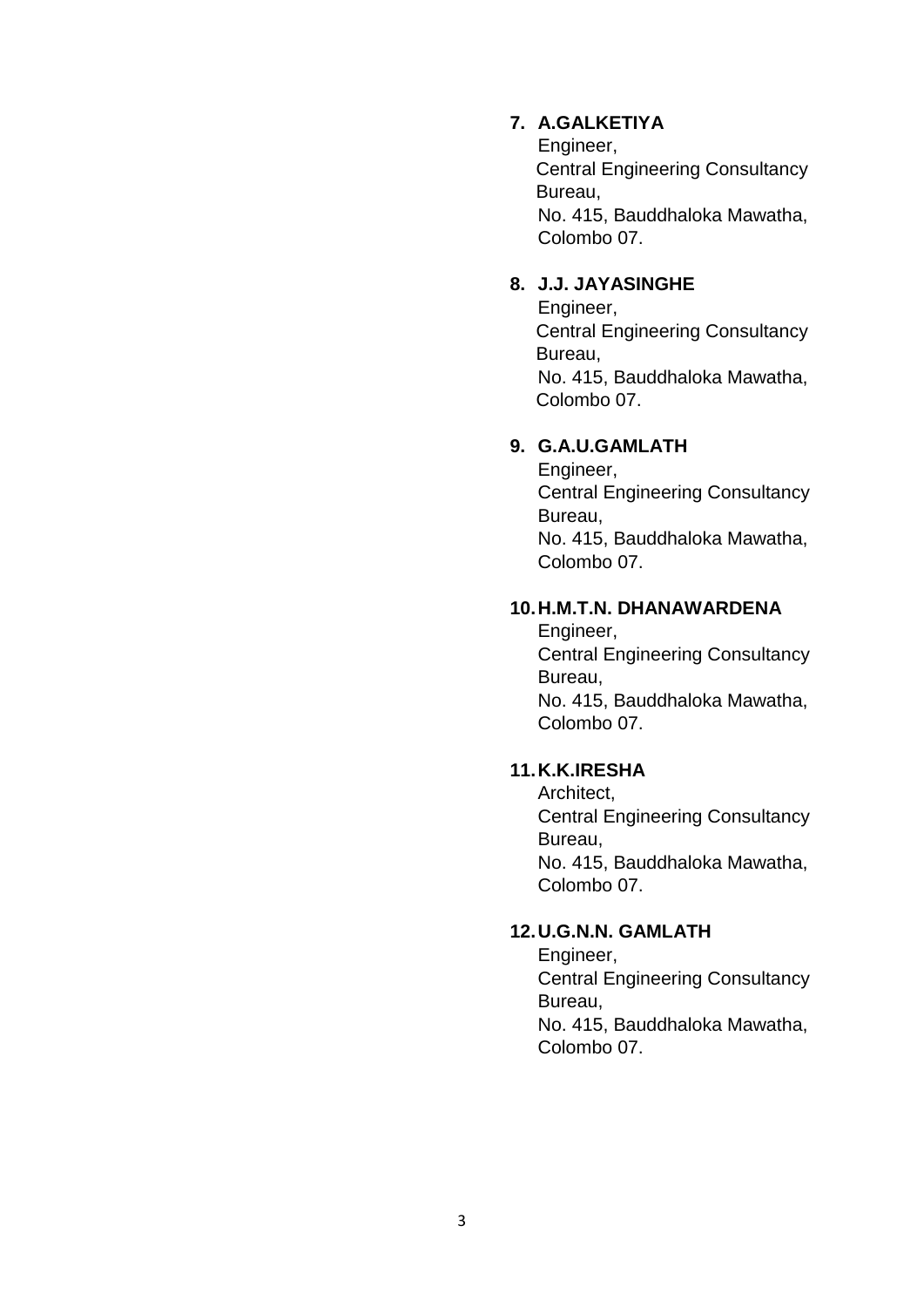#### **13.H.M.G.U.KARUNARATHNE**

Engineer, Central Engineering Consultancy Bureau, No. 415, Bauddhaloka Mawatha, Colombo 07.

# **14.J.D.N.P. JAYASOORIYA**

Engineer, Central Engineering Consultancy Bureau, No. 415, Bauddhaloka Mawatha, Colombo 07.

#### **15.J.M.M. JAYASINGHE**

Engineer, Central Engineering Consultancy Bureau, No. 415, Bauddhaloka Mawatha, Colombo 07.

#### **16.HON. ATTORNEY- GENERAL**

Attorney-General's Department, Colombo 12.

#### **RESPONDENTS**

- **BEFORE:** K. Sripavan, CJ. Prasanna Jayawardena PC, J.
- **COUNSEL:** Saliya Pieris with Migara Doss for the Petitioners. Manohara De Silva, PC with Ms. S.H.H.C.U. Senanayake and R.Rizwan for the 1 $s$ <sup>t</sup> to 6<sup>th</sup> Respondents. Viraj Dayaratne, Senior DSG, for the Attorney-General.
- **ARGUED ON:** 06<sup>th</sup> December 2016

### **WRITTEN** Filed by the Petitioners on 16<sup>th</sup> December 2016. **SUBMISSIONS:** Filed by the 1<sup>st</sup> to 6<sup>th</sup> Respondents on 19<sup>th</sup> December 2016.

**DECIDED ON:** 01<sup>st</sup> February 2017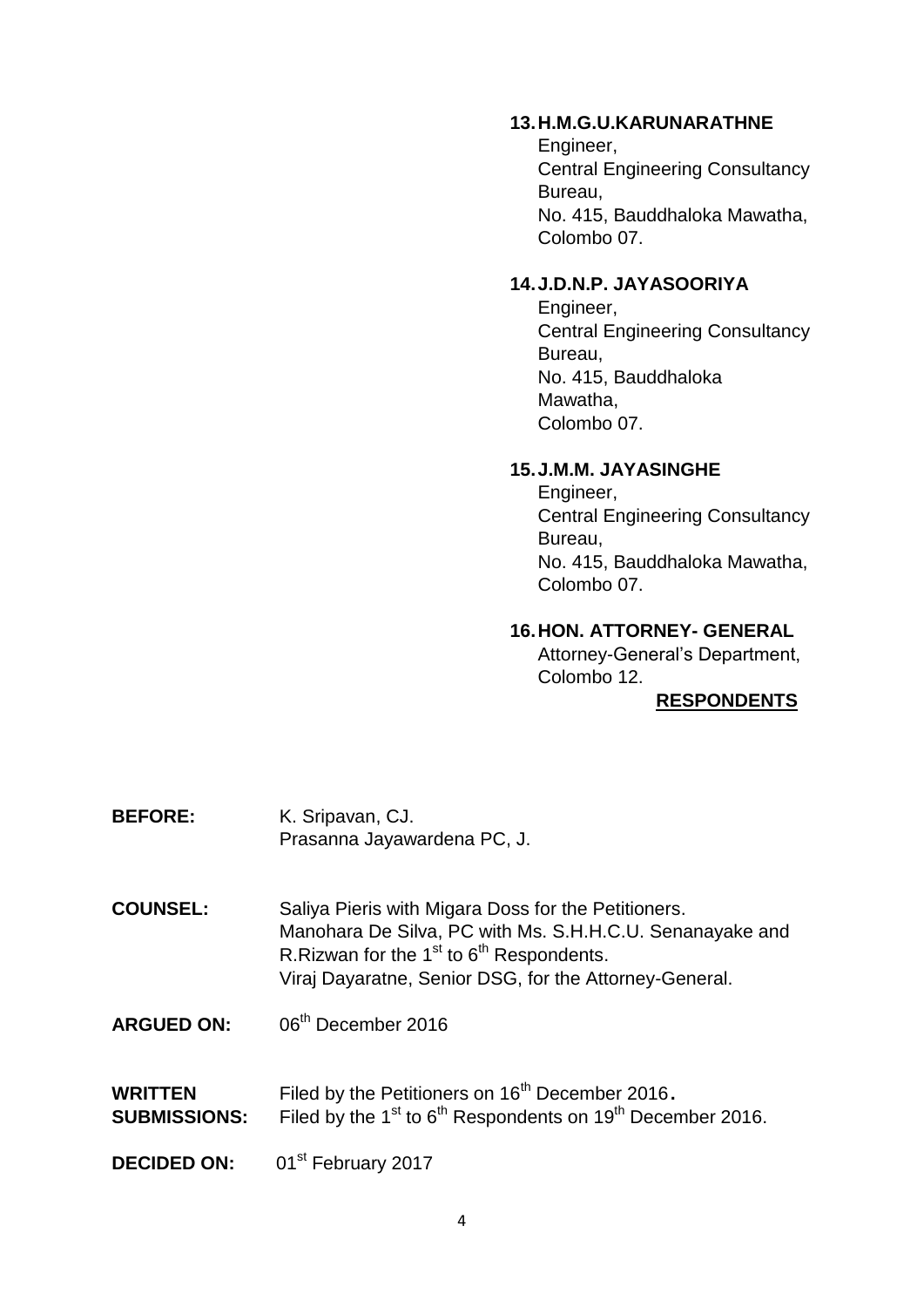#### Prasanna Jayawardena, PC. J

This Order is on the preliminary objection raised by learned President's Counsel appearing for the  $1<sup>st</sup>$  to  $6<sup>th</sup>$  Respondents. The objection is that, the Petitioners have failed to file this application within a period of one month from the date of the alleged infringement of their fundamental rights in compliance with the condition stipulated in Article 126 (2) of the Constitution. Learned President's Counsel submits that, for this reason, the Petitioner's application should be dismissed *in limine*.

The 1<sup>st</sup> Petitioner is a registered Trade Union and the  $2^{nd}$  and  $3^{rd}$  Petitioners are the President and Secretary of the 1<sup>st</sup> Petitioner Trade Union. The 2<sup>nd</sup>, 3<sup>rd</sup>, 4<sup>th</sup> and 5<sup>th</sup> Petitioners are all employees of the 1<sup>st</sup> Respondent, namely Central Engineering Consultancy Bureau ["the CECB"], which is a public corporation registered in terms of the State Industrial Corporation Act No. 49 of 1957. The other Respondents are officers and employees of the CECB.

The dispute in this application arises from the allocation of House No. D2 in the CECB's `Official Residence Complex' located at Colombo 7. There are several houses in this residential complex and all of them are owned by the CECB. When House No. D2 fell vacant in October 2015, the General Manager of the CECB [the 3<sup>rd</sup> Respondent] called for applications from Staff Officers of the CECB who wished to have this house allocated them to them as their residence. The  $4<sup>th</sup>$  and  $5<sup>th</sup>$ Petitioners applied. The  $7<sup>th</sup>$  to 16<sup>th</sup> Respondents also applied. Thus, there were twelve applicants for this house.

In December 2015, the Chairman of the CECB [the  $2^{nd}$  Respondent] appointed a four man committee to evaluate these applications in terms of Section1.4.4 of Chapter X of the Administrative Code of the CECB. This committee consisted of the  $4<sup>th</sup>$ ,  $5<sup>th</sup>$  and  $6<sup>th</sup>$  Respondents and the 2<sup>nd</sup> Petitioner. It was chaired by the 4<sup>th</sup> Respondent. During the deliberations of this committee, there was a difference of opinion between the  $2<sup>nd</sup>$ Petitioner and the other members of the committee with regard to the  $7<sup>th</sup>$ Respondent's eligibility to be allocated a house. The  $2^{nd}$  Petitioner states that he believed the  $7<sup>th</sup>$  Respondent was not qualified to obtain House No.D2 because the 7<sup>th</sup> Respondent had been allocated an official residence at Digana.

The Committee prepared a Report which was submitted to the Chairman of the CECB [the  $2^{nd}$  Respondent] under cover of a letter dated  $12^{th}$  January 2016 signed by the 4<sup>th</sup> Respondent, who was the chairman of the committee. This letter dated  $12<sup>th</sup>$  January 2016 and the annexed Report of the committee, have been filed with the Petition, compositely marked **"P20"**.

In this Report, three members of the four man committee [*ie:* the 4<sup>th</sup>, 5<sup>th</sup> and 6<sup>th</sup> Respondents] have recommended that House No.D2 be allocated to the  $7<sup>th</sup>$ Respondent. The  $4<sup>th</sup>$ ,  $5<sup>th</sup>$  and  $6<sup>th</sup>$  Respondents, who constitute a majority of the committee, have signed the Report on  $04<sup>th</sup>$  January 2016 and that date has been typed below their signatures on the last page of the Report.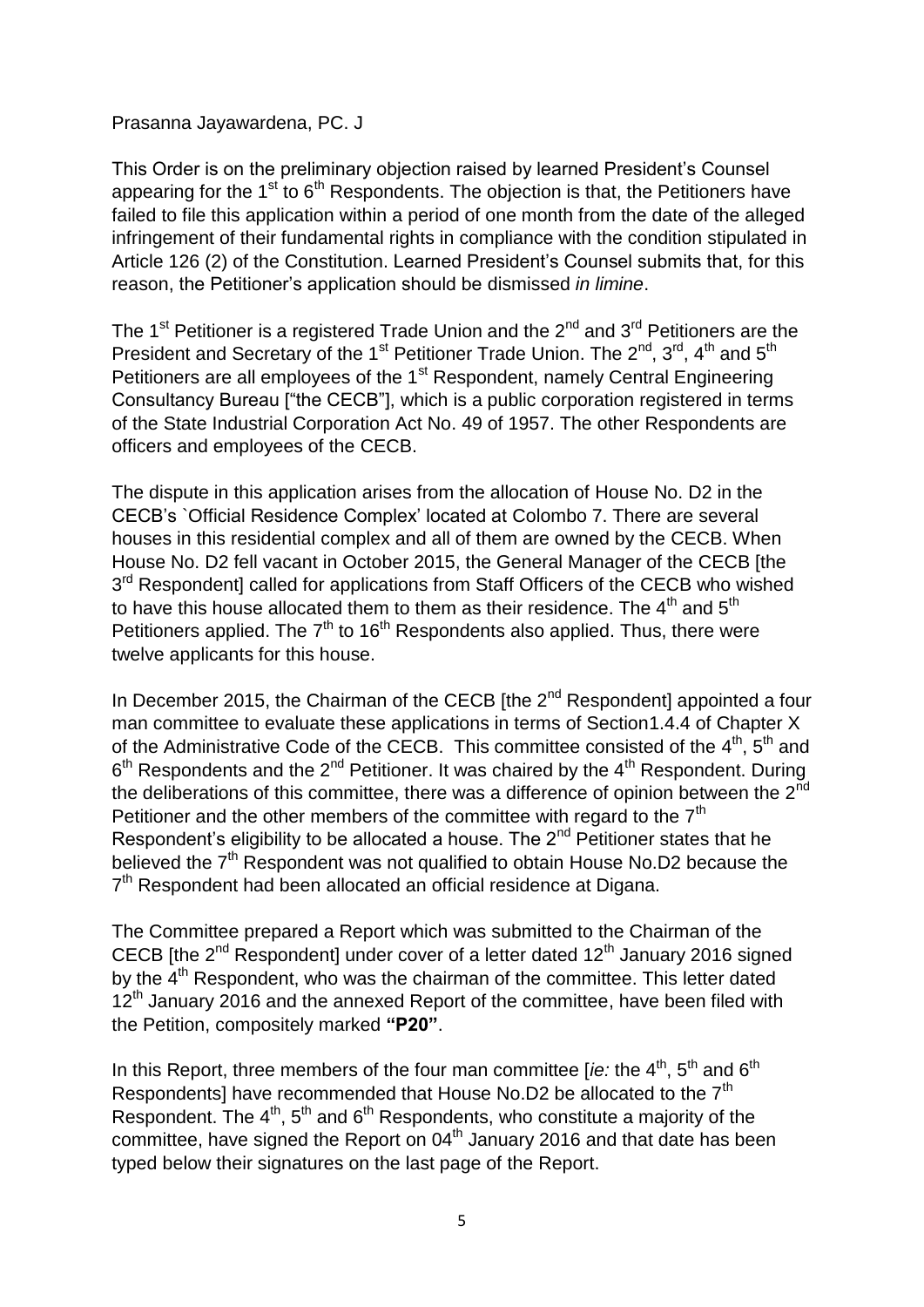However, on that same day (*ie:* on 04<sup>th</sup> January 2016), the 2<sup>nd</sup> Petitioner, who was the other member of the committee, has made two handwritten minutes on the last page of the Report stating that, the 7<sup>th</sup> Respondent has been allocated an official house at Digana and the 8<sup>th</sup> Respondent has a house at Moratuwa and that, these issues should be investigated before the committee reaches a decision. Both these minutes bear the date  $04<sup>th</sup>$  January 2016. Thereafter, on 12<sup>th</sup> January 2016, the 2<sup>nd</sup> Petitioner made a further handwritten minute on the last page of the Report to the effect that he does not agree with the decision of the committee and stating that he will not sign the Report. This minute made by the 2<sup>nd</sup> Petitioner has been dated 12<sup>th</sup> January 2016 and it has been marked **"P20B"**.

A perusal of "P20" shows that, upon receipt of the letter dated 12<sup>th</sup> January 2016 and the attached Report, the Chairman of the CECB made a handwritten endorsement on the letter addressed to the General Manager of the CECB stating, *"Pl proceed as per Committee recommendations and allocate the house to Eng. A. Galkatiyage"* . Thus, the Chairman of the CECB has accepted the recommendation made by the majority of the committee (*ie:* the 4<sup>th</sup>, 5<sup>th</sup> and 6<sup>th</sup> Respondents) and ordered that House No.D2 be allocated to the  $7<sup>th</sup>$  Respondent. The Chairman of the CECB has then signed below his endorsement and dated it  $13<sup>th</sup>$  January 2016. Thus, the Chairman's order to allocate House No.D2 to the  $7<sup>th</sup>$  Respondent was made on  $13<sup>th</sup>$  January 2016.

The present application was filed in this Court on  $12<sup>th</sup>$  February 2016. That is within one month of both  $12<sup>th</sup>$  January 2016 when the  $2<sup>nd</sup>$  Petitioner made the minute marked "P20B" on the Report and of 13<sup>th</sup> January 2016 when the Chairman of the CECB made the endorsement accepting the recommendation of the majority of the committee and directing that House No. D2 be allocated to the  $7<sup>th</sup>$  Respondent.

The substantive reliefs prayed for by the Petitioner are a declaration that the majority findings set out in the Report marked **"P20"** are null and void, an Order prohibiting the 1<sup>st</sup> to 6<sup>th</sup> Respondents from acting upon the Report marked "P20", an Order quashing the Report marked **"P20"**and an Order quashing any further decision taken by the 1<sup>st</sup> to 6<sup>th</sup> Respondents in furtherance of the Report marked "P20".

Accordingly, the impugned act which is alleged to be a violation of the Petitioners' fundamental rights is constituted by the Report which together with the letter marked 12th January 2016, are compositely marked **"P20"**. The aforesaid endorsement made by the Chairman of the CECB on 13<sup>th</sup> January 2016 directing that, House No.D2 be allocated to the 7<sup>th</sup> Respondent is also part of "P20" and, therefore, is a constituent element of the alleged infringement.

Learned President Counsel for the Respondents submits that, this alleged infringement occurred on  $04<sup>th</sup>$  January 2016 since the Report bears that date and was signed by the  $4<sup>th</sup>$ ,  $5<sup>th</sup>$  and  $6<sup>th</sup>$  Respondents, who constitute a majority of the committee, on that day. He goes on to submit that, therefore, the present application is out of time since it was filed more than one month later, on  $12<sup>th</sup>$  February 2016.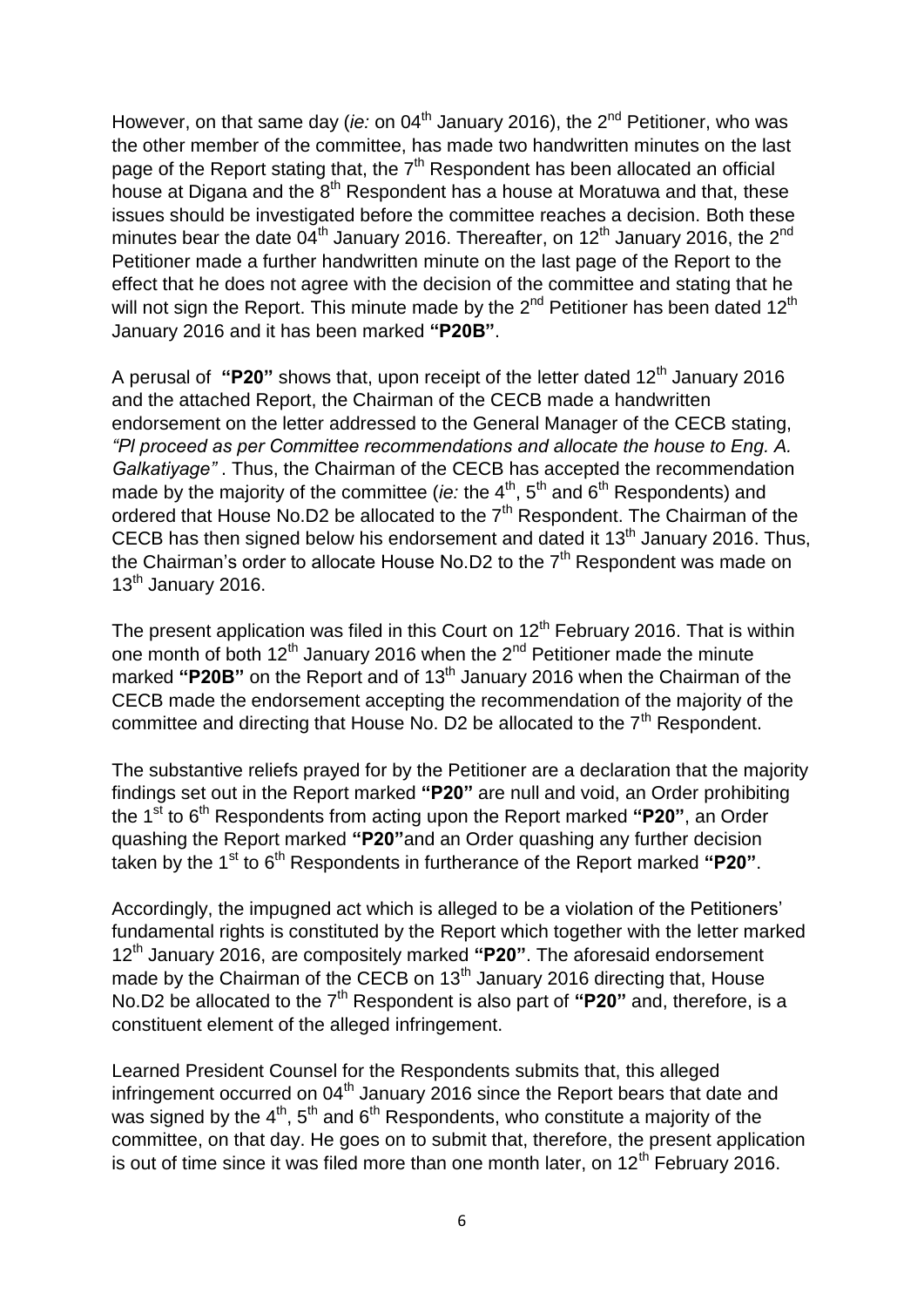Learned Counsel for the Petitioners submits that, although the Report bears the date  $04<sup>th</sup>$  January 2016, which is the day on which the  $4<sup>th</sup>$ ,  $5<sup>th</sup>$  and  $6<sup>th</sup>$  Respondents signed it, the Report of the committee became *"finalized"* only on 12th January 2016 when the 2nd Petitioner made the minute marked **"P20B"** thereon stating that he does not agree with the decision of the committee and that he will not sign the Report and, thereupon, the Report was submitted to the Chairman of the CECB under cover of the letter dated  $12<sup>th</sup>$  January 2016. He goes on to submit that, the documents filed with the Petition marked **"P21"**, **"P22"** and **"P23"** further establish that, the Report was not complete until 12<sup>th</sup> January 2016 which was when the  $2<sup>nd</sup>$  Petitioner recorded on the Report the fact that he disagreed and refused to sign. Learned counsel submits that, in any event, the recommendation made in the Report became effective only on 13<sup>th</sup> January 2016 when the Chairman of the CECB made his endorsement ordering that, House No.D2 be allocated to the  $7<sup>th</sup>$  Respondent. On this basis, it is submitted that, the alleged infringement occurred on 13<sup>th</sup> January 2016 and that the present application has been filed before the expiry of one month from that day.

Thus, the question before us is whether the alleged infringement occurred on  $04<sup>th</sup>$ January 2016 or on  $12^{th}$  January 2016/13<sup>th</sup> January 2016. If the answer is `04<sup>th</sup> January 2016', the present application is time barred and is liable to be dismissed *in limine*. If the answer is either 12<sup>th</sup> January 2016' or 13<sup>th</sup> January 2016', the present application has been filed within the time limit of one month and the Petitioners are entitled to proceed further.

In this regard, the letter dated 28<sup>th</sup> December 2015 marked "P19" is relevant. By this letter, the Chairman of the CECB has appointed the aforesaid committee to evaluate applications for House No.D2 and recommend the applicant to whom the house should be allocated. **"P19"** states that, the committee was appointed in terms of Section 1.4.4 of Chapter X of the Administrative Code of the CECB.

Chapter X deals with matters relating to the Official Residences [`නිල නිවාස*'*] of the CECB. Section 1.1 states that, when a vacancy arises in one of the official residences of the CECB, applications should be called for from staff officers of the CECB who would like to be allocated the vacant house. Section 1.4 sets out the procedure to be followed when evaluating applications which are received. Section 1.4.4 requires the Chairman to appoint a committee to evaluate the applications. Section 1.4.4.4 specifies that, the recommendation of the committee has to be submitted to the Chairman for his approval. Section 1.4.5 states, official houses will be allocated to the selected applicants depending on the service exigencies of the CECB and in accordance with the approval of the Chairman [*"*නිර්දේශිත අයදුම්කරුවන් සඳහා කාර්යාංශයේ සේවා අවශානාවය මත සභාපතිතුමාගේ අනුමැතිය අනුව නිවාස ලබා දීමට කටයුතු කරනු ඇත"]. Section 1.3.5 also states with regard to the eligibility of applicants to obtain official residences, that the allocation of official houses requires the approval of the Chairman of the CECB ["ඉහත සඳහන් සුදුසුකම් තත දතෝරාගනු ලබන අයදුම්කරුවන්ට නිල නිවාස ලබා දෙනුයේ සභාපතිතුමාගේ අනුමැතිය ලබා ගැනීමෙන් පසුවය"].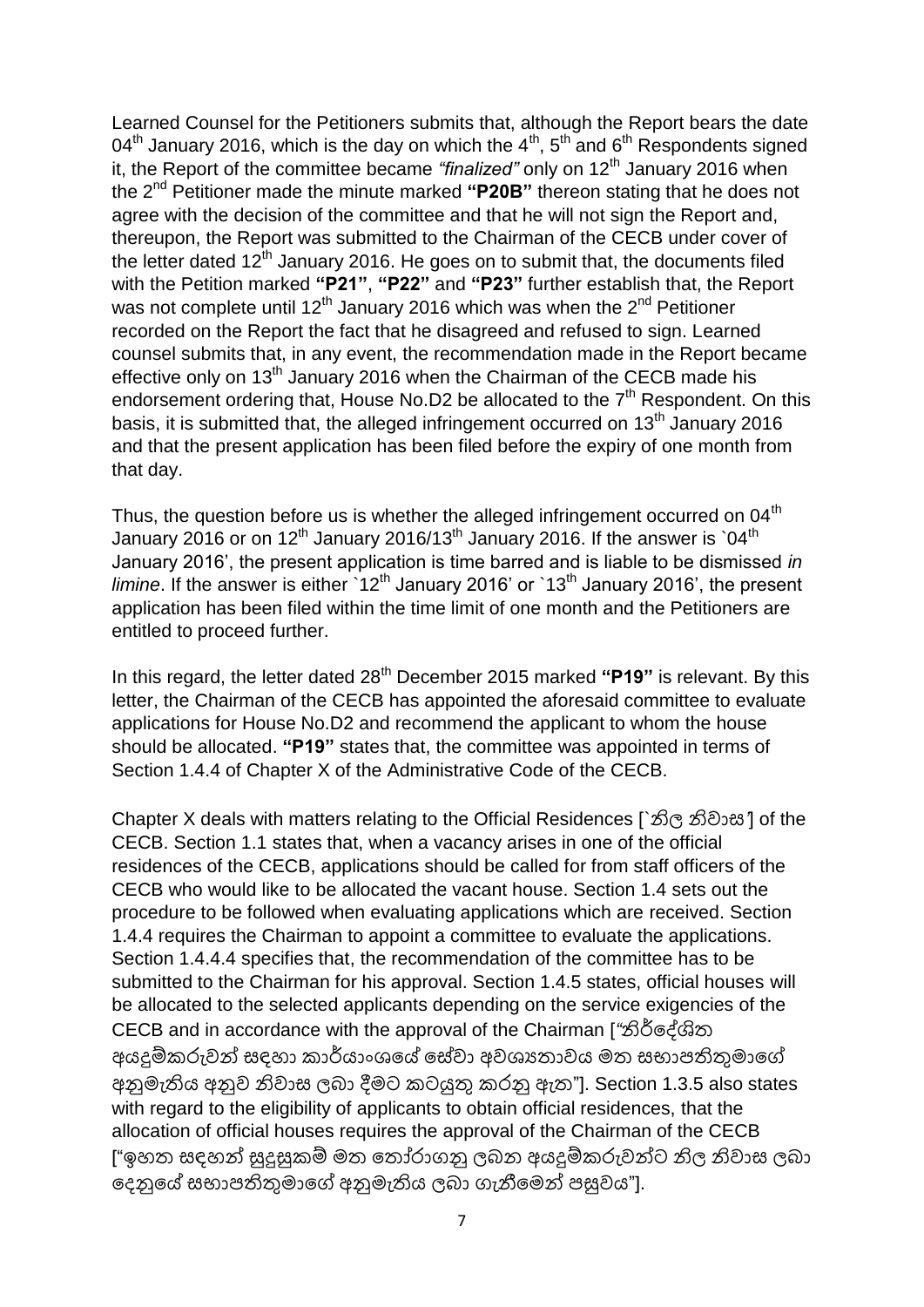Thus, it is evident that, in terms of the Administrative Code of the CECB, the Report of the committee was only a recommendation. It is also evident that the, allocation of House No.D2 to the  $7<sup>th</sup>$  Respondent took place only on 13<sup>th</sup> January 2016 when the Chairman of the CECB made his endorsement on the letter dated  $12<sup>th</sup>$  January 2016 directing that this house be allocated to the  $7<sup>th</sup>$  Respondent.

Further, a perusal of **"P20"**, **"P21"**, **"P22"** and **"P23"** establish that: on 04th January 2016, the  $4<sup>th</sup>$ , 5<sup>th</sup> and 6<sup>th</sup> Respondents signed the Report and the 2<sup>nd</sup> Petitioner made two minutes thereon stating that, further matters need to be investigated before the committee can take a decision; on the same day, the  $4<sup>th</sup>$  Respondent, who was the chairman of the committee, addressed the letter marked **"P21"** to the General Manager of the CECB seeking a clarification regarding the allocation of official residences in terms of Sections 1.0 and 1.3.6 of Chapter X of the Administrative Code of the CECB. It is clear that, the  $2^{nd}$  Petitioner made this request seeking a clarification as a direct result of the two minutes made by the  $2<sup>nd</sup>$  Petitioner on  $04<sup>th</sup>$ January 2016 where he stated that further matters need to be investigated before the committee could reach a decision; on 05<sup>th</sup> January 2016, the General Manager made a minute on **"P21"** requesting the Senior Legal Officer to provide her comments on the issue raised by the  $4^{\text{th}}$  Respondent; on 07<sup>th</sup> January 2016, the Acting Senior Legal Officer addressed her memo marked **"P22"** to the General Manager setting out her views on the issue raised by the  $04<sup>th</sup>$  Respondent; on  $09<sup>th</sup>$ January 2016, the General Manager forwarded "P22" to the 4<sup>th</sup> Respondent; on 11<sup>th</sup> January 2016, the 4<sup>th</sup> Respondent addressed the memo marked "P23" to the 2<sup>nd</sup> Petitioner attaching the clarification provided by the General Manager and requesting the 2nd Petitioner to *"Kindly provide your concurrence/dissention on the report finalized by the committee"*; on the next day - *ie:* on 12<sup>th</sup> January 2016 – the 2<sup>nd</sup> Petitioner made the minute marked **"P20B"** on the last page of the Report stating *"I do not agree with the comment made by the LO on the official residence of Digana. Hence I will not sign the report*"; Thereupon, the 4<sup>th</sup> Respondent, as the chairman of the committee, forwarded the Report to the Chairman of the CECB under cover of his aforesaid letter dated  $12<sup>th</sup>$  January 2016.

The documents marked **"P20"**, **"P21"**, **"P22"** and **"P23"** establish that:

- (i) Although the  $4<sup>th</sup>$ ,  $5<sup>th</sup>$  and  $6<sup>th</sup>$  Respondents signed the Report on 04<sup>th</sup> January 2016, the  $4<sup>th</sup>$  Respondent, in his capacity as the chairman of the committee, considered that there was issue which had to be clarified *before* the decision of the committee could be finalized and, therefore, he sought clarification with regard to this issue from the General Manager who, in turn, referred this question to the Senior Legal Officer.
- (ii) This clarification was received by the  $4<sup>th</sup>$  Respondent on or about 09<sup>th</sup> January 2016;
- (iii) The  $4<sup>th</sup>$  Respondent, in his capacity as the chairman of the committee, considered that, it was essential that, the decision of the  $2^{nd}$  Petitioner,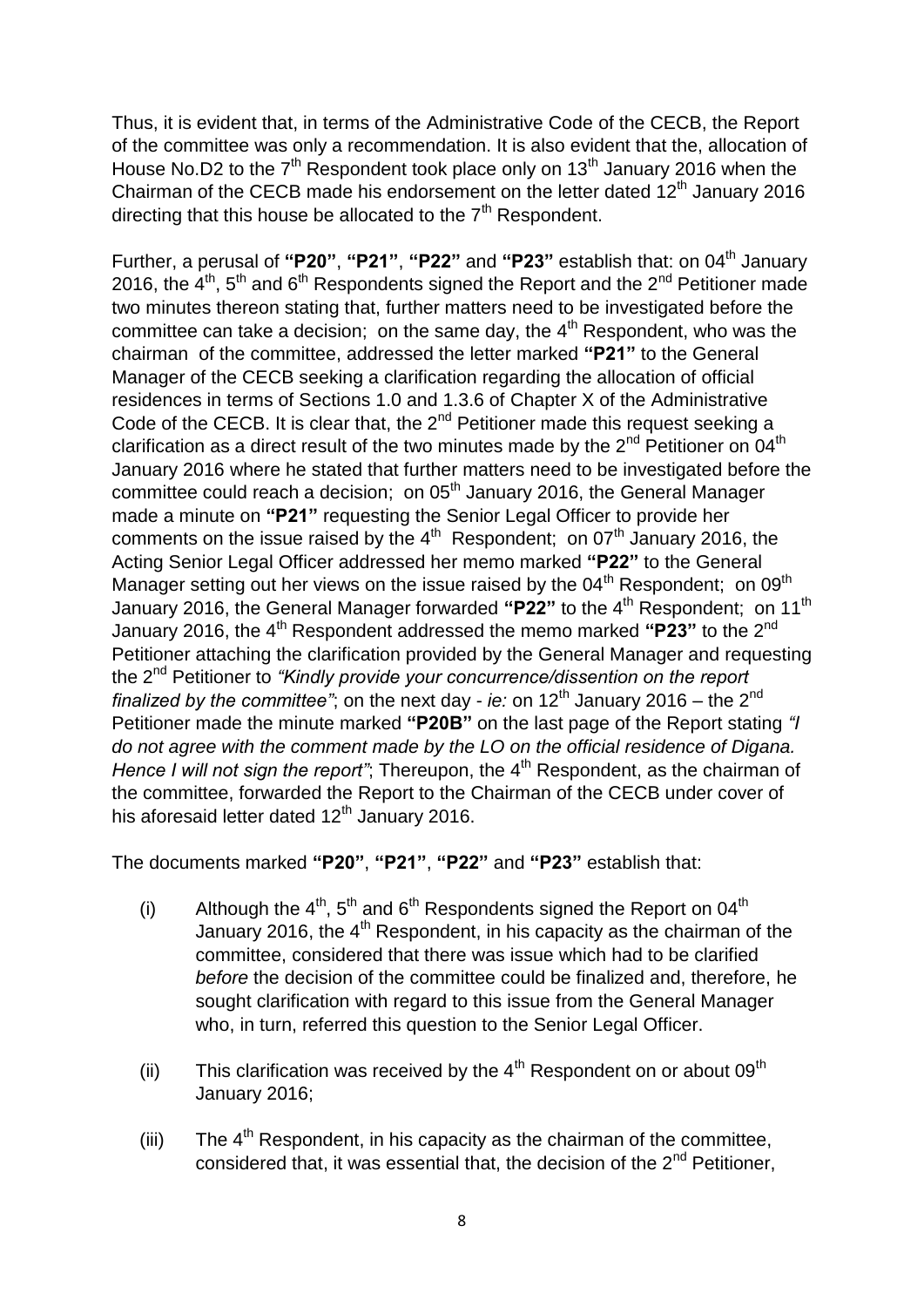who was the other member of the committee, was received and recorded *before* the Report of the committee could be finalized and, therefore, on 11<sup>th</sup> January 2016, requested the  $2^{nd}$  Petitioner to state his views on the Report;

- $(iv)$  The  $2<sup>nd</sup>$  Petitioner recorded his disagreement and refusal to sign the Report by his minute marked **"P20B"** written by him on the last page of the Report on  $12<sup>th</sup>$  January 2016;
- (v) The  $4^{\text{th}}$  Respondent considered that, the Report was finalized when the  $2^{\text{nd}}$ Petitioner's decision was received and recorded on 12<sup>th</sup> January 2016 and, accordingly, the 4<sup>th</sup> Respondent forwarded the Report to the Chairman of the CECB on that same day.

The actions of the  $4<sup>th</sup>$  Respondent, who was the chairman of the committee, demonstrate that, even though a majority of the committee had signed the Report on  $04<sup>th</sup>$  January 2016, the committee did not consider that, their decision was finalized on that date since an issue still had to be clarified. Instead, the conduct of the  $4<sup>th</sup>$ Respondent reveals that, he considered that, the Report could be finalized only after the issue raised by the  $2<sup>nd</sup>$  Petitioner was clarified and he received and recorded the  $2^{nd}$  Petitioner's decision. It is evident that, the  $4^{th}$  Respondent did not consider the Report to be complete until the decision of *all* four members of the committee was obtained and placed on record and the Report could then be submitted to the Chairman of the CECB.

In this connection, it hardly needs to be pointed out that, the reason for appointing a committee such as the committee in this case, is to obtain the benefit of the input of all members of the committee in an attempt to reach a consensual decision with regard to an issue. What is expected and is required is that, the members of the committee collaboratively examine the subject referred to them, bringing to bear their individual and collective knowledge, experience and views. The input of each of the members is equally important in this process. They are expected to strive to reach a collective decision on the subject *or* where there is disagreement among them as to the correct decision, reach a majority decision after considering and recording, the views of those who dissent. It is only when all of these steps are completed, that the committee can be properly considered to have reached a decision. These are requirements dictated by common sense. They are also, in my view, the requirements of the Law since the Law, most times, crystallizes common sense. The validity of this conclusion is illustrated by the decision in COOK vs. WARD [1876 CPD Vol. II 255] where Coleridge CJ held that, in the absence of specific authority empowering one member of a committee of three to take a decision, the powers conferred on the committee must be exercised by all of the members of the committee acting in concert. Lindley J stated [at p.263] *"Whatever is done by the persons so selected must be the joint act of the three; it was not competent for the committee to delegate any of their powers to one or two of their number."*. On the same lines, Shackleton on the Law and Practice of Meetings [8<sup>th</sup> ed. at p.46] citing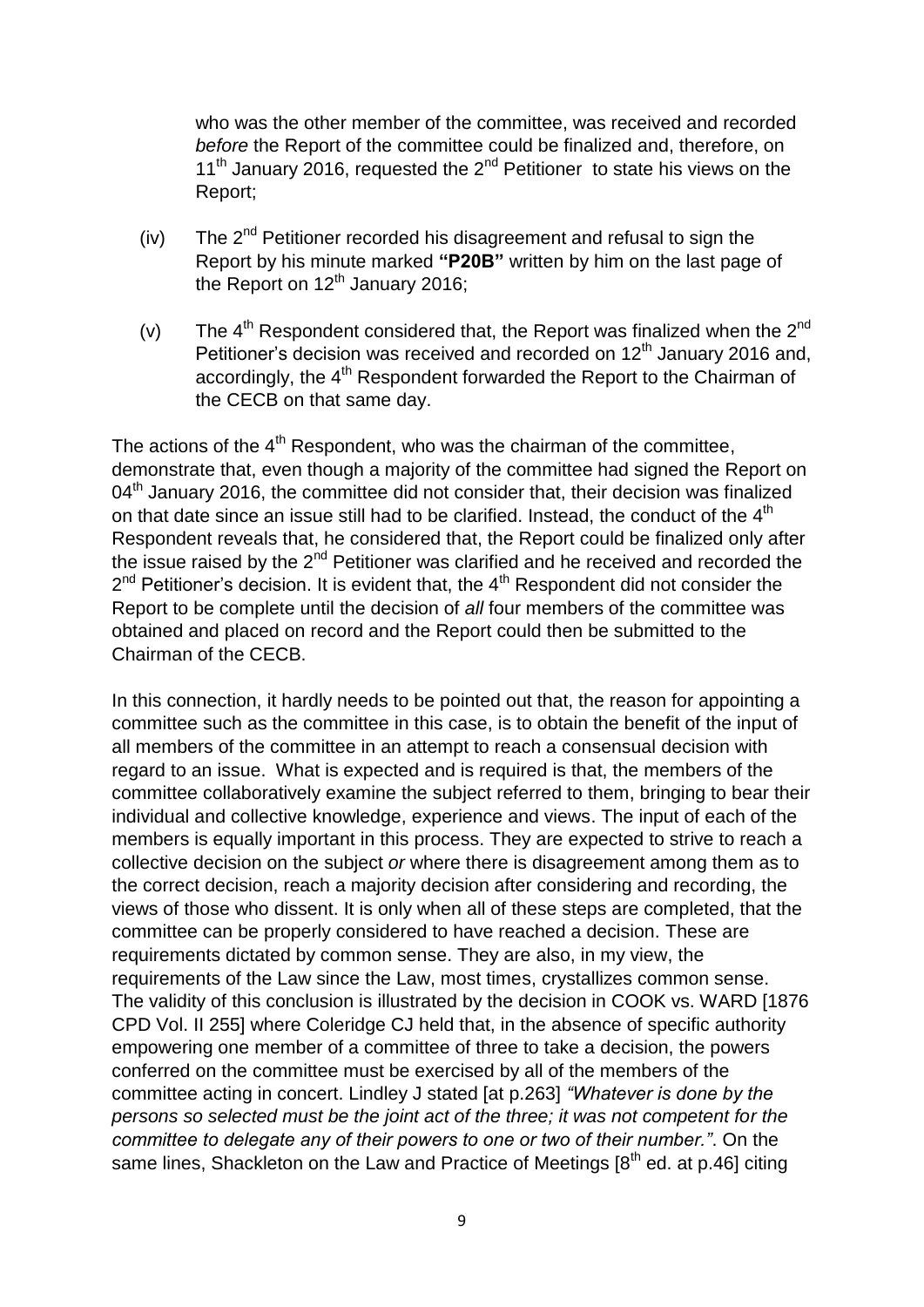the decision in RE LIVERPOOL HOUSING STORES ASSOCIATION,LIMITED [1890 59 LJ Ch. 616] states, *"Where a board of directors delegates its powers to a committee, without provision as to the committee acting by a quorum, all acts of the committee must be done in the presence of all the members of the committee."*. MORRIS vs. GESTETNER LTD [1973 1 WLR 1378] illustrates the application of a similar rule with regard to a decision taken by a tribunal. In that case, an industrial tribunal was required to determine whether an employee had been unfairly dismissed by his employer. Two members of the tribunal held that here had been an unfair dismissal. The other member disagreed. Thereafter, the decision on the question of whether reinstatement should be recommended was made by only two members of the tribunal since the member who had dissented earlier did not participate in deciding the issue of reinstatement. The Court held that, this procedure was irregular since all three members of the tribunal were required to consider whether reinstatement should be recommended. The Court stated [at p.1383], *"….. it was for the tribunal and every member of it to consider whether there should be a recommendation."*. Similarly, in R. KENSINGTON AND CHELSEA RENT TRIBUNAL [1974 1 WLR 1486] where a rent tribunal, which consisted of three members, had reached a decision which did not appear to have been considered by all three of them, Lord Widgery CJ, referring to a submission made by counsel, observed [at p.1490], *"…under the Act the tribunal consists of a chairman and two other members; he submits quite rightly that no decision can be taken except by a tribunal so constituted."*.

The conduct of the  $4<sup>th</sup>$  Respondent, who was the chairman of the committee, demonstrates that he, very correctly, recognized these requirements and obtained the decision of the  $2^{nd}$  Petitioner on record before the Report could be completed and submitted to the Chairman of the CECB on 12<sup>th</sup> January 2016.

I am of the opinion that, in the absence of a specified quorum for the committee, the Report was completed only when all four members of the committee had set out their decisions on the Report – *ie:* on 12th January 2016. To draw a familiar parallel, an order or judgment is completed only when all the members of the panel or bench which heard and determined the matter, have signed it. The only circumstance in which the decisions of all four members of the committee were not essential to complete the Report would have been if one of them had ceased to be a member of the committee by resigning or by his or her conduct and the membership of the committee had been reduced to the three persons who signed the Report on 04<sup>th</sup> January 2016. However, in such circumstances, the question will arise as to whether the committee had to be reconstituted. In any event, such questions do not arise here since the 2<sup>nd</sup> Petitioner continued to actively participate in the decision making of the committee.

Accordingly, I hold that, the Report of the committee was completed only on  $12<sup>th</sup>$ January 2016 when the 2<sup>nd</sup> Petitioner set out his views on last page of the Report and, thereby, *all* four members of the committee had stated their views so that the Report could be submitted to the Chairman of the CECB.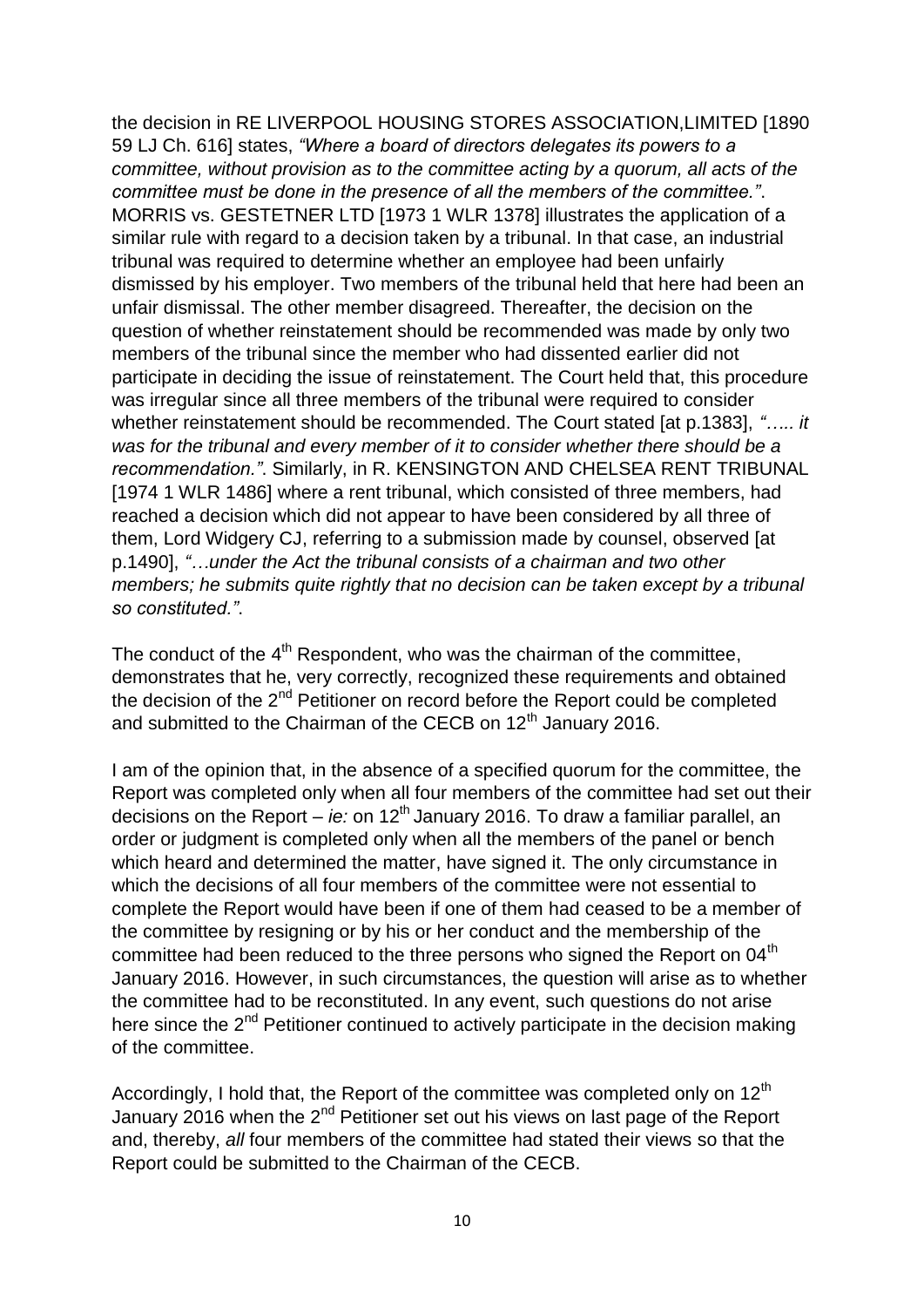Before I move on to consider the next issue which arises, I should refer, at this point, to the submission made on behalf of the Respondents that, the steps reflected in the documents marked **"P21"**, **"P22"** and **"P23"** cannot interrupt the running of time from the date the majority of the committee signed the Report. In doing so, learned President's Counsel relies on the decisions in GAMAETHIGE vs. SIRIWARDENA [1988 1 SLR 384] and JAYAWEERA vs. NATIONAL FILM CORPORATION [1995 2] SLR 120] which held that, the time limit of one month begins to run when the infringement occurs and that, the pursuit of administrative remedies after the infringement occurred, do not prevent or interrupt the running of time.

However, the principle stated in these two cases is entirely inapplicable to the present issue since **"P21"**, **"P22"** and **"P23"** are not `appeals' made *after* the impugned decision but are steps taken *prior to* reaching the impugned decision. Thus, the Report, which is a composite element of the impugned act, was completed only on 12th January 2016 *after* the date of **"P21"**, **"P22"** and **"P23"**.

For the reasons set out above, I hold that, the Report of the committee was completed on  $12^{th}$  January 2016.

Next, as mentioned earlier, Section 1.4.4.4 of Chapter X of the Administrative Code of the CECB makes it clear that this Report was only a recommendation made to the Chairman of the CECB. Thereafter, Section 1.4.5 and Section 1.3.5 which I cited earlier, establish that, this recommendation became effective only on 13<sup>th</sup> January 2016 when Chairman made his endorsement on the letter dated  $12<sup>th</sup>$  January 2016 which is part of "P20", directing that House No. D2 be allocated to the 7<sup>th</sup> Respondent.

Therefore, I hold that, the alleged infringement which is referred to in the Petition was completed only on  $13<sup>th</sup>$  January 2016 when the Chairman of the CECB made his decision with regard to the allocation of House No. D2 and that decision became known to the Petitioners.

Before I conclude this Order, I should also refer to two other submissions made on behalf of the Respondents.

Firstly, learned President's Counsel submits that, since the  $2^{nd}$  Petitioner is the President of the 1<sup>st</sup> Petitioner Trade Union and the 3<sup>rd</sup> Petitioner is the Secretary of that Trade Union, the 1<sup>st</sup> and 3<sup>rd</sup> Petitioners became aware, *"through association"*, of the decision of the majority of the committee reached on  $04<sup>th</sup>$  January 2016. I cannot agree with this submission since, on the material before this Court, I see no reason to surmise that the  $2<sup>nd</sup>$  Petitioner was guilty of the impropriety of conveying the inner workings of the committee to persons who were not members of the committee. Therefore, there is no reason to hold that, the other Petitioners became aware of the alleged infringement until the decision of the Chairman of the CECB was made on 13<sup>th</sup> January 2016 and it became known to them. In any event, as determined earlier